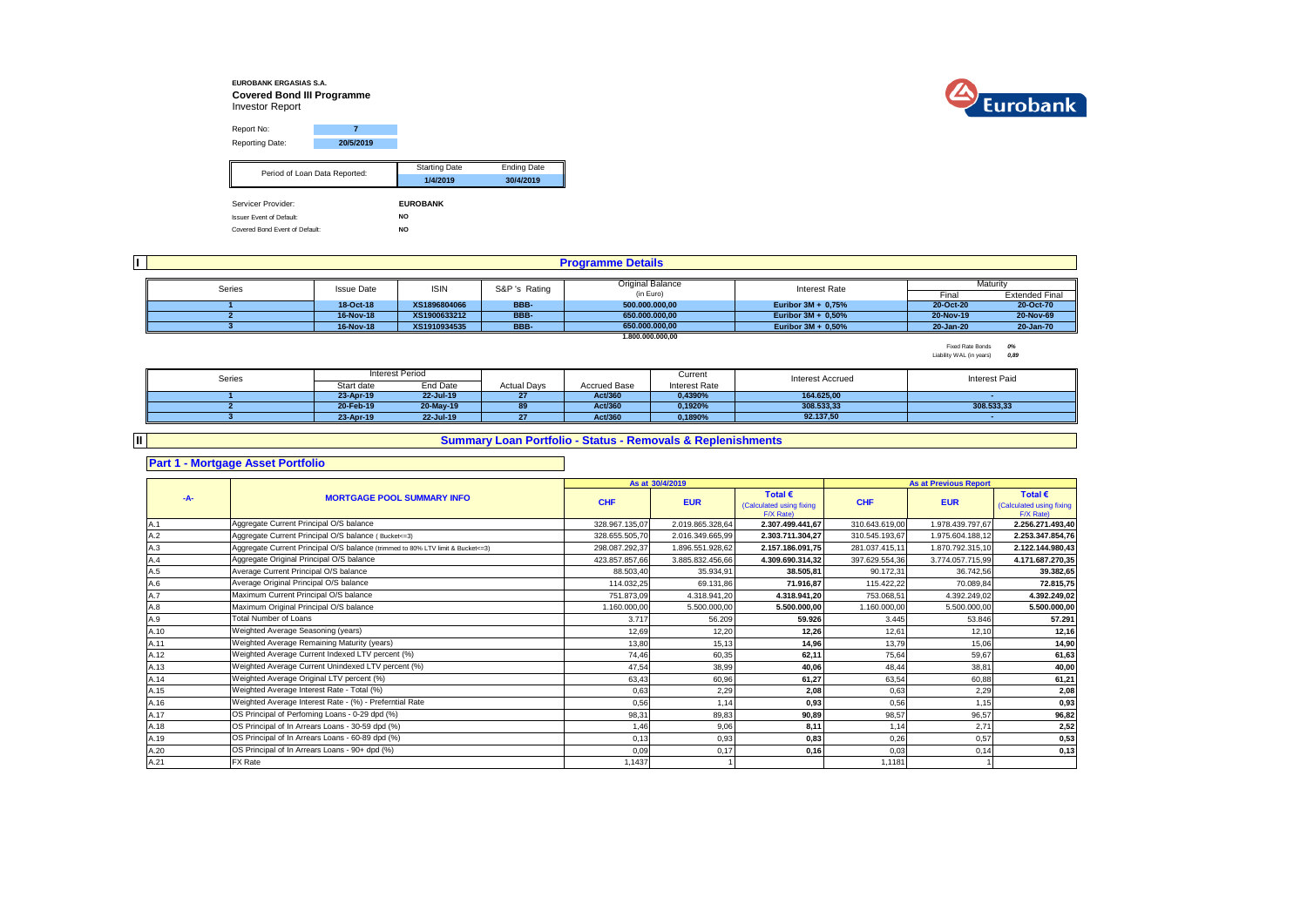|            | <b>Principal Receipts For Performing</b> | As at 30/4/2019    |               |                    |               |                                            |               |  |
|------------|------------------------------------------|--------------------|---------------|--------------------|---------------|--------------------------------------------|---------------|--|
|            | Or Delinquent / In Arrears Loans         | CHI                |               | <b>EUR</b>         |               | Total € (Calculated using fixing F/X Rate) |               |  |
|            |                                          | <b>No Of Loans</b> | <b>Amount</b> | <b>No Of Loans</b> | <b>Amount</b> | <b>No Of Loans</b>                         | <b>Amount</b> |  |
| <b>B.1</b> | Scheduled And Paid Repayments            | 4.547              | 2.053.431.76  | 70.304             | 13.806.143.73 | 74.851                                     | 15.601.572.39 |  |
| <b>B.2</b> | <b>Partial Prepayments</b>               |                    | 20.614.40     | 88                 | 574.967.19    |                                            | 592.991.50    |  |
| <b>B.3</b> | <b>Whole Prepayments</b>                 |                    | 22.947.67     | 82                 | 1.445.044.61  | 83                                         | 1.465.109.02  |  |
| <b>B.4</b> | Total Principal Receipts (B1+B2+B3)      |                    | 2.096.993.83  |                    | 15.826.155.53 |                                            | 17.659.672.91 |  |

|     | <b>Non-Principal Receipts For Performing</b>          |                    |               |                    | As at 30/4/2019 |                                              |               |
|-----|-------------------------------------------------------|--------------------|---------------|--------------------|-----------------|----------------------------------------------|---------------|
| -02 | Or Delinquent / In Arrears Loans                      | <b>CHI</b>         |               | <b>EUR</b>         |                 | Total € (Calculated using fixing $F/X$ Rate) |               |
|     |                                                       | <b>No Of Loans</b> | <b>Amount</b> | <b>No Of Loans</b> | <b>Amount</b>   | <b>No Of Loans</b>                           | <b>Amount</b> |
| C.1 | Interest From Installments                            | 3.982              | 160.644.10    | 64.677             | 3.855.131.64    | 68.659                                       | 3.995.591,64  |
| C.2 | Interest From Overdues                                | 1.053              | 871.91        | 14.119             | 10.883.91       | 15.172                                       | 11.646.27     |
| C.3 | Total Interest Receipts (C1+C2)                       |                    | 161.516.01    |                    | 3.866.015.55    |                                              | 4.007.237.91  |
| C.4 | Levy 128 To Be Paid To Servicer (in case of an Event) |                    |               |                    |                 |                                              |               |
|     |                                                       |                    |               |                    |                 |                                              |               |

# **Part 2 - Portfolio Status**

|     |                                               |                    |                |                    | As at 30/4/2019  |                                                     |                  |
|-----|-----------------------------------------------|--------------------|----------------|--------------------|------------------|-----------------------------------------------------|------------------|
| -A- | <b>Portfolio Status</b>                       | <b>CHF</b>         |                | <b>EUR</b>         |                  | Total $\epsilon$ (Calculated using fixing F/X Rate) |                  |
|     |                                               | <b>No Of Loans</b> | <b>Amount</b>  | <b>No Of Loans</b> | <b>Amount</b>    | <b>No Of Loans</b>                                  | <b>Amount</b>    |
|     | Performing Loans                              | 3.654              | 323.417.810.25 | 49.480             | 1.814.540.209.14 | 53.134                                              | 2.097.322.241.36 |
|     | Delinquent/In Arrears Loans 30 Day To 89 Days |                    | 5.237.695.45   | 6.624              | 201.809.456.85   | 6.685                                               | 206.389.062.91   |
| A.3 | Totals (A1+ A2)                               | 3.715              | 328.655.505.70 | 56.104             | 2.016.349.665.99 | 59.819                                              | 2.303.711.304.27 |
|     | In Arrears Loans 90 Days To 360 Days          |                    | 311.629.37     | 105                | 3.515.662,65     |                                                     | 3.788.137,40     |
|     | Denounced Loans                               |                    | 0.00           |                    | 0.00             |                                                     | 0,00             |
|     | Totals (A4+ A5)                               |                    | 311.629.37     | 105                | 3.515.662,65     | 107                                                 | 3.788.137,40     |

|            |                                                       |             |               |                    | As at 30/4/2019 |                                                     |                |
|------------|-------------------------------------------------------|-------------|---------------|--------------------|-----------------|-----------------------------------------------------|----------------|
|            | Breakdown of In Arrears Loans Number Of Days Past Due | <b>CHF</b>  |               | <b>EUR</b>         |                 | Total $\epsilon$ (Calculated using fixing F/X Rate) |                |
|            |                                                       | No Of Loans | <b>Amount</b> | <b>No Of Loans</b> | <b>Amount</b>   | No Of Loans                                         | <b>Amount</b>  |
| <b>B.1</b> | 30 Days < Installment <= 59 Days                      |             | 4.799.271,47  | 6.093              | 183.004.812,49  | 6.147                                               | 187.201.080,28 |
| B.2        | 60 Days < Installment <= 89 Days                      |             | 438.423.98    | 531                | 18.804.644.36   | 538                                                 | 19.187.982,63  |
| <b>B.3</b> | Total (B1+B2=A4)                                      | 61 I        | 5.237.695.45  | 6.624              | 201.809.456.85  | 6.685                                               | 206.389.062.91 |
| <b>B.4</b> | 90 Days < Installment <= 119 Days                     |             | 311.629.37    |                    | 2.852.025.41    | 92                                                  | 3.124.500,16   |
| <b>B.5</b> | 120 Days < Installment <= 360 Days                    |             | 0,00          |                    | 663.637.24      |                                                     | 663.637,24     |
| <b>B.6</b> | Total (B4+B5=A4)                                      |             | 311.629.37    | 105                | 3.515.662.65    | 107                                                 | 3.788.137,40   |

# **Part 3 - Replenishment Loans - Removed Loans**

|     |                                       |               |                      |                            | At April-19          |                                                     |                      |
|-----|---------------------------------------|---------------|----------------------|----------------------------|----------------------|-----------------------------------------------------|----------------------|
|     | <b>Loan Amounts During The Period</b> | <b>CHF</b>    |                      | <b>EUR</b>                 |                      | Total $\epsilon$ (Calculated using fixing F/X Rate) |                      |
|     |                                       |               | <b>Removed Loans</b> | <b>Replenishment Loans</b> | <b>Removed Loans</b> | <b>Replenishment Loans</b>                          | <b>Removed Loans</b> |
| IA. | <b>Total Outstanding Balance</b>      | 21.169.081,03 | 758.849.99           | 94.240.818.12              | 37.149.789.28        | 112.750.113.42                                      | 37.813.293.69        |
| IA∴ | Number of Loans                       | 281           |                      | 3.136                      | n.st                 | 3.411                                               | 643                  |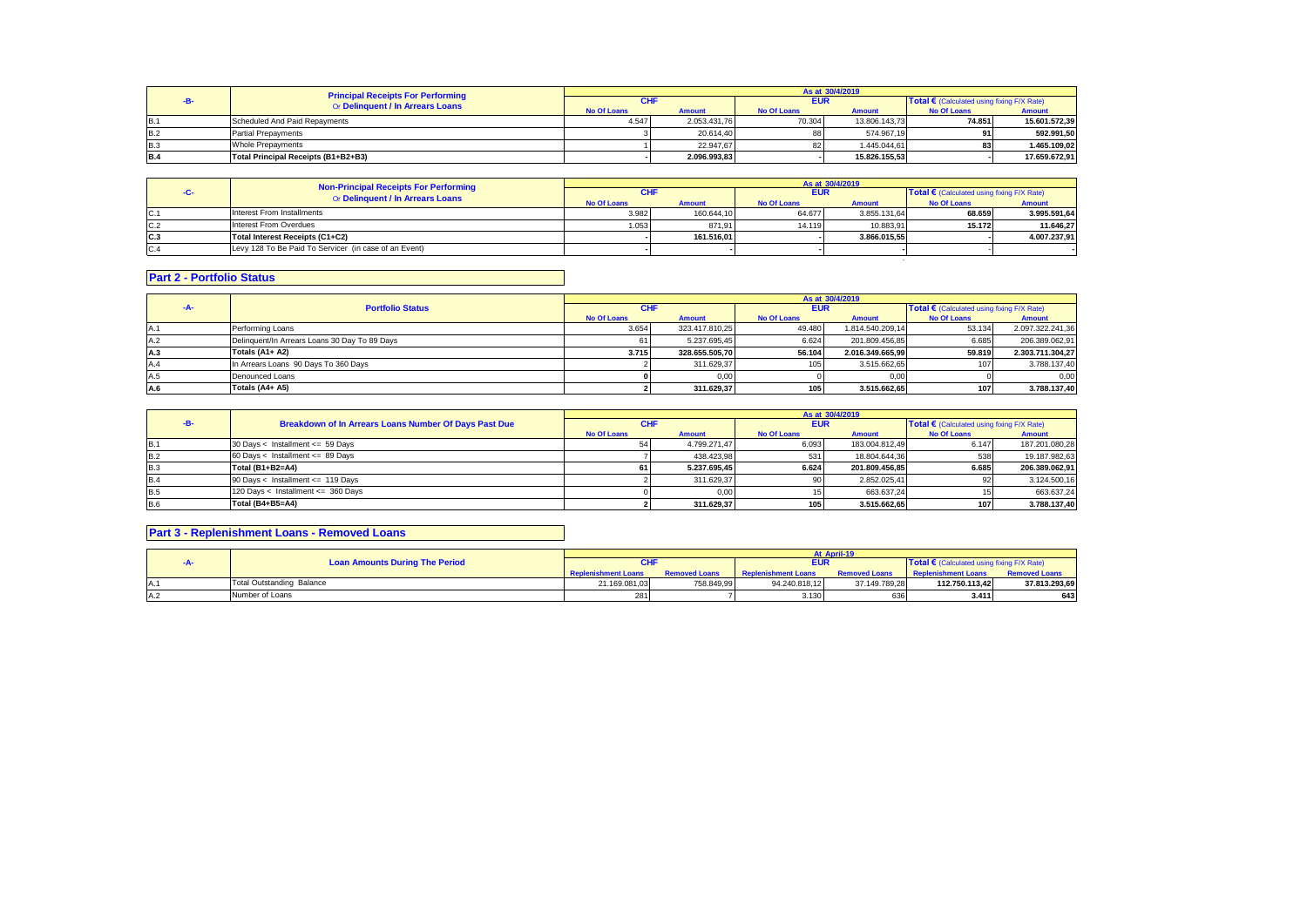| IШ | <b>Statutory Tests</b>                                                                                |                  | as of 30/4/2019 |
|----|-------------------------------------------------------------------------------------------------------|------------------|-----------------|
|    | Outstanding Bonds Principal                                                                           | 1.800.000.000,00 |                 |
|    | Outstanding Accrued Interest on Bonds <sup>1</sup>                                                    | 318.744,44       |                 |
|    | <b>Total Bonds Amount</b>                                                                             | 1.800.318.744,44 |                 |
|    | Current Outstanding Balance of Loans                                                                  | 2.307.499.441,67 |                 |
|    | A. Adjusted Outstanding Principal of Loans <sup>2</sup>                                               | 2.157.186.091,75 |                 |
|    | B. Accrued Interest on Loans                                                                          | 5.455.245,25     |                 |
|    | C. Outstanding Principal & accrued Interest of Marketable Assets                                      | 0,00             |                 |
|    | D. Aggregate Amount standing to the Credit of Trans.Account - excl. Commingling Res.                  | 0,00             |                 |
|    | Z. WAV CB maturity x OS principal amount x Neg. Carry Factor                                          | 7.977.083,33     |                 |
|    | Nominal Value (A+B+C+D-Z)                                                                             | 2.154.664.253,67 |                 |
|    | Bonds / Nominal Value Assets Percentage                                                               | 2.081.293.346,18 |                 |
|    | <b>Nominal Value Test Result</b>                                                                      |                  | Pass            |
|    | <b>Net Present Value Test</b>                                                                         |                  | Pass            |
|    | Net Present Value                                                                                     | 2.533.010.171,89 |                 |
|    | Net Present Value of Liabilities                                                                      | 1.808.763.348,89 |                 |
|    | Parallel shift +200bps of current interest rate curve                                                 |                  | Pass            |
|    | Net Present Value                                                                                     | 2.503.572.438,18 |                 |
|    | Net Present Value of Liabilities                                                                      | 1.802.907.595,42 |                 |
|    | Parallel shift -200bps of current interest rate curve                                                 |                  | Pass            |
|    | Net Present Value                                                                                     | 2.607.944.414.72 |                 |
|    | Net Present Value of Liabilities                                                                      | 1.838.368.290,56 |                 |
|    | <b>Interest Rate Coverage Test</b>                                                                    |                  | Pass            |
|    | Interest expected to be received in respect of assets comprised in the Cover Pool during the 1st year | 41.335.067,20    |                 |
|    | Interest due on all series of covered bonds during 1st year                                           | 4.026.880,90     |                 |
|    | <b>Parameters</b>                                                                                     |                  |                 |
|    | LTV Cap                                                                                               | 80,00%           |                 |
|    | Asset Percentage                                                                                      | 86,5%            |                 |
|    | Negative carry Margin                                                                                 | 0,50%            |                 |
|    | <b>Reserve Ledger</b>                                                                                 |                  |                 |
|    | Opening Balance                                                                                       | 5.101.865,82     |                 |
|    | Required Reserve Amount                                                                               | 4.076.122,56     |                 |
|    | Amount credited to the account (payment to BoNY)                                                      | $-1.025.743.26$  |                 |
|    | Available (Outstanding) Reserve Amount t                                                              | 4.076.122,56     |                 |

<sup>1</sup> Outstanding Accrued Interest on Bonds as at end date of reporting period<br><sup>2</sup> The adjusted Outstanding Principal of Loans is the current Principle Balance adjusted to a maximum of the LTV cap of the indexed property val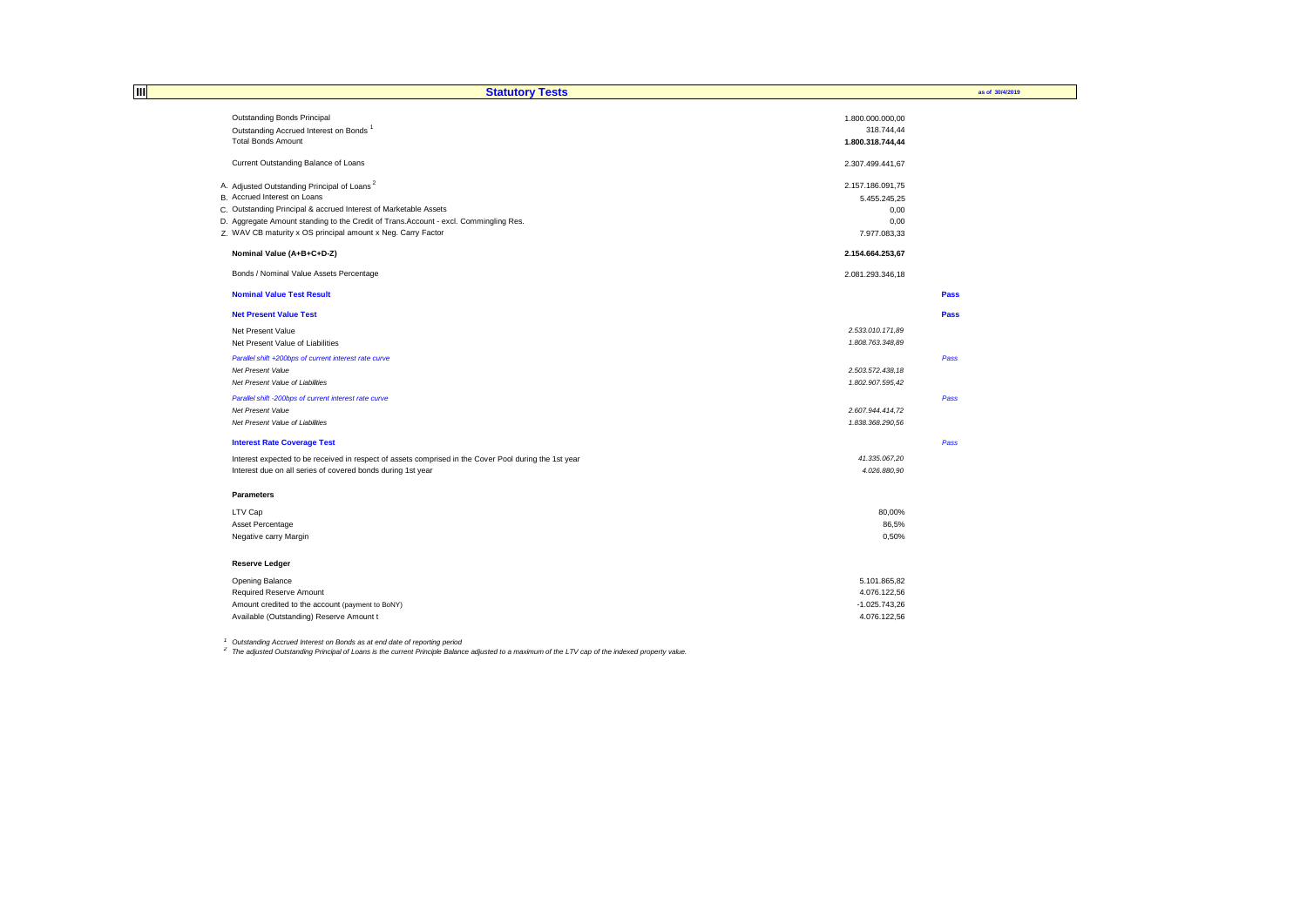**IV**

|                                        | <b>Portfolio Stratifications</b> |                                         |                                         |                                                                             |
|----------------------------------------|----------------------------------|-----------------------------------------|-----------------------------------------|-----------------------------------------------------------------------------|
| <b>LOAN CURRENCY</b>                   |                                  |                                         |                                         |                                                                             |
|                                        | Num of Loans                     | % of loans                              | OS_Principal (in Euro)                  | % of OS_Principal                                                           |
| CHF                                    | 3.717                            | 6,20%                                   | 287.634.113,03                          | 12,47%                                                                      |
| <b>EUR</b>                             | 56.209                           | 93,80%                                  | 2.019.865.328,64                        | 87,53%                                                                      |
| <b>Grand Total</b>                     | 59.926                           | 100,00%                                 | 2.307.499.441,67                        | 100,00%                                                                     |
| <b>ORIGINAL LOAN AMOUNT</b>            |                                  |                                         |                                         |                                                                             |
|                                        | Num of Loans                     | % of loans                              | Principal                               | % of Principal                                                              |
| $0 - 37.500$<br>37.501 - 75.000        | 16.558<br>22.939                 | 27,63%                                  | 397.368.700,10                          | 9,22%<br>30,14%                                                             |
| 75.001 - 100.000                       | 9.291                            | 38,28%<br>15,50%                        | 1.299.111.628,40<br>827.867.088,95      | 19,21%                                                                      |
| 100.001 - 150.000                      | 7.461                            | 12,45%                                  | 922.467.935,21                          | 21,40%                                                                      |
| 150.001 - 250.000                      | 2.847                            | 4,75%                                   | 537.411.850,55                          | 12,47%                                                                      |
| 250.001 - 500.000<br>$500.001 +$       | 712<br>118                       | 1.19%<br>0,20%                          | 232.510.668.52<br>92.952.442,59         | 5,40%<br>2,16%                                                              |
| <b>Grand Total</b>                     | 59.926                           | 100,00%                                 | 4.309.690.314,32                        | 100,00%                                                                     |
|                                        |                                  |                                         |                                         |                                                                             |
| <b>OUTSTANDING LOAN AMOUNT</b>         |                                  | % of loans                              |                                         |                                                                             |
| $0 - 37.500$                           | Num of Loans<br>37.497           | 62,57%                                  | Principal Euro Equiv<br>671.049.831,28  | % of Principal Euro Equiv.<br>29,08%                                        |
| 37.501 - 75.000                        | 15.528                           | 25,91%                                  | 807.140.350,27                          | 34,98%                                                                      |
| 75.001 - 100.000                       | 3.479                            | 5,81%                                   | 298.473.090,20                          | 12,93%                                                                      |
| 100.001 - 150.000                      | 2.297<br>878                     | 3,83%<br>1,47%                          | 272.992.764,61                          | 11,83%<br>6,97%                                                             |
| 150.001 - 250.000<br>250.001 - 500.000 | 209                              | 0,35%                                   | 160.762.252,58<br>68.754.882,80         | 2,98%                                                                       |
| $500.001 +$                            | 38                               | 0,06%                                   | 28.326.269,93                           | 1,23%                                                                       |
| <b>Grand Total</b>                     | 59.926                           | 100,00%                                 | 2.307.499.441,67                        | 100,00%                                                                     |
| <b>ORIGINATION DATE</b>                |                                  |                                         |                                         |                                                                             |
|                                        | Num of Loans                     | % of loans                              | Principal Euro Equiv.                   | % of Principal Euro Equiv.                                                  |
| 1990-2004                              | 17.393                           | 29,02%                                  | 485.563.821.15                          | 0/1/1900                                                                    |
| 2005                                   | 6.700                            | 11,18%                                  | 285.989.732,56                          | 12,39%                                                                      |
| 2006<br>2007                           | 9.660<br>8.651                   | 16,12%<br>14,44%                        | 426.215.299,59<br>363.756.802,52        | 18,47%<br>15,76%                                                            |
| 2008                                   | 5.112                            | 8,53%                                   | 225.496.619,66                          | 9,77%                                                                       |
| 2009                                   | 3.133                            | 5,23%                                   | 141.684.296,15                          | 6,14%                                                                       |
| 2010<br>2011                           | 2.878<br>1.800                   | 4,80%<br>3,00%                          | 129.707.599,85<br>62.143.678,27         | 5,62%<br>2,69%                                                              |
| 2012                                   | 1.559                            | 2,60%                                   | 53.198.184,05                           | 2,31%                                                                       |
| 2013                                   | 1.241                            | 2,07%                                   | 44.328.053,21                           | 1.92%                                                                       |
| 2014                                   | 417                              | 0,70%                                   | 11.675.923,68                           | 0,51%                                                                       |
| 2015<br>2016                           | 156<br>147                       | 0,26%<br>0,25%                          | 5.053.250,36<br>6.775.178,90            | 0,22%<br>0,29%                                                              |
| 2017                                   | 427                              | 0,71%                                   | 26.072.002,82                           | 1,13%                                                                       |
| 2018                                   | 652                              | 1,09%                                   | 39.838.998,90                           | 1,73%                                                                       |
| <b>Grand Total</b>                     | 59.926                           | 100,00%                                 | 2.307.499.441,67                        | 100,00%                                                                     |
|                                        |                                  |                                         |                                         |                                                                             |
| <b>MATURITY DATE</b>                   |                                  |                                         |                                         |                                                                             |
|                                        | Num of Loans                     | % of loans                              | Principal Euro Equiv                    | % of Principal Euro Equiv.                                                  |
| 2016 - 2020                            | 2.939                            | 4,90%                                   | 14.994.182,89                           | 0,65%                                                                       |
| 2021 - 2025                            | 14.735                           | 24,59%                                  | 300.001.831,51                          | 13,00%                                                                      |
| 2026 - 2030<br>2031 - 2035             | 16.689<br>11.047                 | 27,85%<br>18,43%                        | 547.249.437,27<br>526.594.978,17        | 23,72%<br>22,82%                                                            |
| 2036 - 2040                            | 7.692                            | 12,84%                                  | 470.270.326,07                          | 20,38%                                                                      |
| 2041 - 2045                            | 3.224                            | 5,38%                                   | 212.365.067,56                          | 9,20%                                                                       |
| 2046+                                  | 3.600                            | 6,01%                                   | 236.023.618,20                          | 10,23%                                                                      |
| <b>Grand Total</b>                     | 59.926                           | 100,00%                                 | 2.307.499.441,67                        | 100,00%                                                                     |
| <b>REMAIN. TIME TO MATURITY</b>        |                                  |                                         |                                         |                                                                             |
|                                        | Num of Loans                     | % of loans                              | Principal Euro Equiv.                   | % of Principal Euro Equiv.                                                  |
| $0 - 40$ months<br>40.01 - 60 months   | 8.100<br>4.861                   | 13.52%                                  | 81.053.410,84                           | 3,51%                                                                       |
| 60.01 - 90 months                      | 7.029                            | 8,11%<br>11,73%                         | 101.773.502,09<br>195.534.311,07        | 4,41%<br>8,47%                                                              |
| 90.01 - 120 months                     | 7.524                            | 12,56%                                  | 225.436.912,87                          | 9,77%                                                                       |
| 120.01 - 150 months                    | 9.083<br>5.700                   | 15,16%                                  | 357.579.792,41                          | 15,50%                                                                      |
| 150.01 - 180 months<br>over 180 months | 17.629                           | 9,51%<br>29,42%                         | 257.220.352,69<br>1.088.901.159,70      | 11,15%<br>47,19%                                                            |
| <b>Grand Total</b>                     | 59.926                           | 100,00%                                 | 2.307.499.441,67                        |                                                                             |
|                                        |                                  |                                         |                                         |                                                                             |
| <b>INTEREST RATE</b>                   |                                  |                                         |                                         | 100,00%                                                                     |
| $0.00\% - 1.00\%$                      | Num of Loans<br>4.574            | $\sqrt{\frac{6}{10}}$ of loans<br>7,63% | Principal Euro Equiv.<br>342.333.814,94 | % of Principal Euro Equiv.<br>14,84%                                        |
| 1.01% - 2.00%                          | 32.833                           | 54,79%                                  | 1.357.139.980,66                        | 58,81%                                                                      |
| 2.01% - 3.00%                          | 4.150                            | 6,93%                                   | 108.841.331,87                          | 4,72%                                                                       |
| 3.01% - 4.00%                          | 2.213                            | 3,69%                                   | 101.891.013,54                          | 4,42%                                                                       |
| 4.01% - 5.00%<br>5.01% - 6.00%         | 10.921<br>1.291                  | 18,22%<br>2,15%                         | 302.395.006,42<br>27.462.617,15         | 13,10%<br>1,19%                                                             |
| 6.01% - 7.00%                          | 2.400                            | 4,00%                                   | 38.954.559,59                           | 1,69%                                                                       |
| $7.01% +$                              | 1.544                            | 2,58%                                   | 28.481.117,49                           |                                                                             |
| <b>Grand Total</b>                     | 59.926                           | 100,00%                                 | 2.307.499.441,67                        |                                                                             |
| <b>CURRENT LTV_Indexed</b>             |                                  |                                         |                                         |                                                                             |
|                                        | Num of Loans                     | % of loans                              | Principal Euro Equiv.                   |                                                                             |
| $0.00\% - 20.00\%$                     | 12.202                           | 20,36%                                  | 153.483.018,76                          | 6,65%                                                                       |
| 20.01% - 30.00%                        | 8.497                            | 14,18%                                  | 201.956.672,58                          |                                                                             |
| 30.01% - 40.00%<br>40.01% - 50.00%     | 7.622<br>7.067                   | 12,72%<br>11,79%                        | 245.565.898,31<br>280.858.443,54        | 1,23%<br>100,00%<br>% of Principal Euro Equiv.<br>8,75%<br>10,64%<br>12,17% |
| 50.01% - 60.00%                        | 6.108                            | 10,19%                                  | 281.830.567,28                          | 12,21%                                                                      |
| 60.01% - 70.00%                        | 5.141                            | 8,58%                                   | 275.296.411,92                          | 11,93%                                                                      |
| 70.01% - 80.00%<br>80.01% - 90.00%     | 4.022                            | 6,71%                                   | 240.774.284,76                          | 10,43%                                                                      |
| 90.01% - 100.00%                       | 3.065<br>2.331                   | 5,11%<br>3,89%                          | 195.736.706,61<br>157.135.803,99        | 8,48%                                                                       |
| $100.00\% +$<br><b>Grand Total</b>     | 3.871<br>59.926                  | 6,46%<br>100,00%                        | 274.861.633,92<br>2.307.499.441,67      | 6,81%<br>11,91%<br>100,00%                                                  |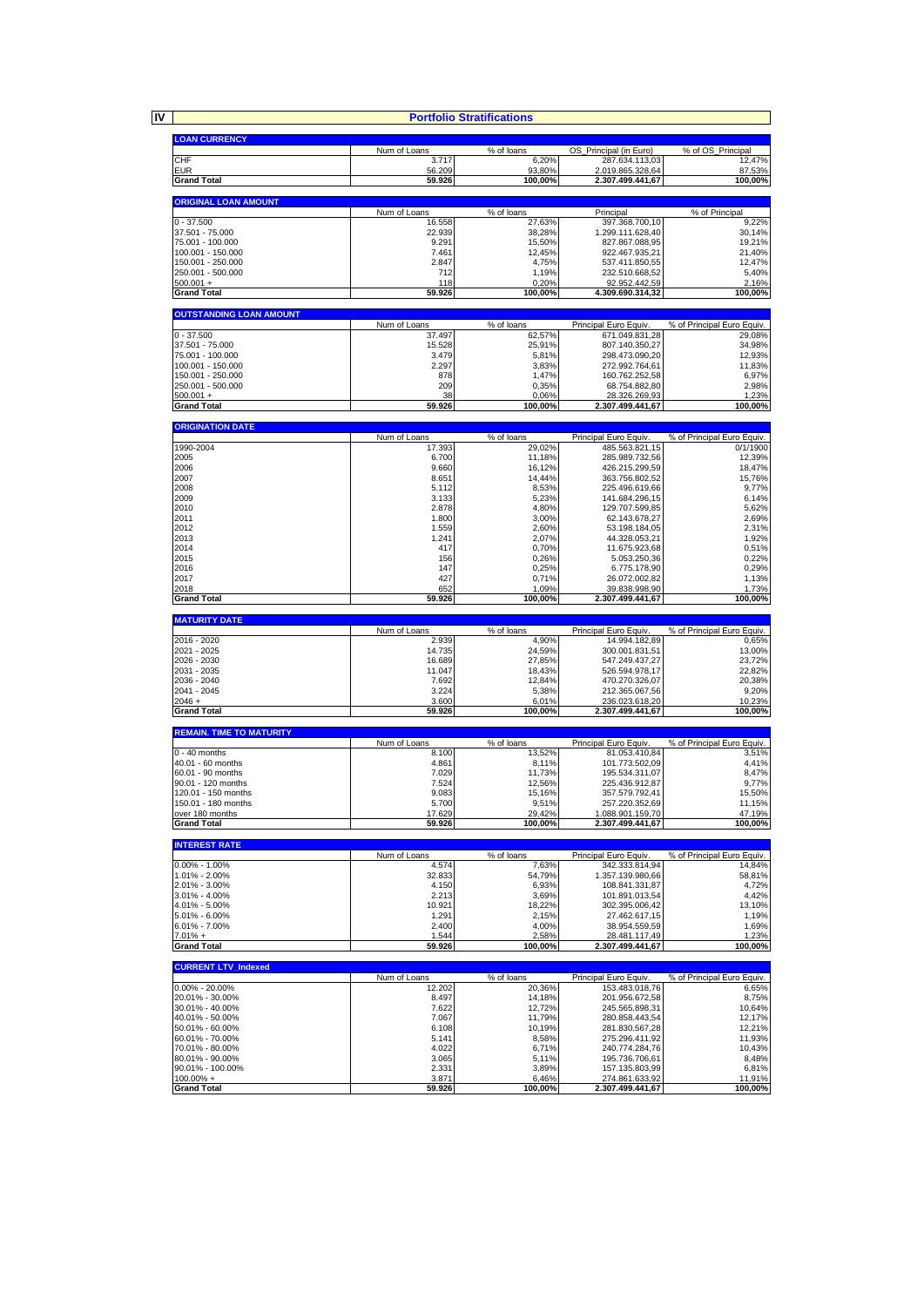| <b>CURRENT LTV_Unindexed</b>                                    |                     |                     |                                        |                                     |
|-----------------------------------------------------------------|---------------------|---------------------|----------------------------------------|-------------------------------------|
|                                                                 | Num of Loans        | % of loans          | Principal Euro Equiv.                  | % of Principal Euro Equiv.          |
| $0.00\% - 20.00\%$                                              | 19.390              | 32,36%              | 347.784.632,32                         | 15,07%                              |
| 20.01% - 30.00%                                                 | 11.424              | 19,06%              | 389.803.402,02                         | 16,89%                              |
| 30.01% - 40.00%<br>40.01% - 50.00%                              | 10.706<br>8.625     | 17,87%<br>14,39%    | 458.158.107,43<br>449.781.285,34       | 19,86%<br>19,49%                    |
| 50.01% - 60.00%                                                 | 5.459               | 9,11%               | 341.770.373,97                         | 14,81%                              |
| 60.01% - 70.00%                                                 | 3.135               | 5,23%               | 216.049.163,32                         | 9,36%                               |
| 70.01% - 80.00%                                                 | 1.033               | 1.72%               | 81.520.472,79                          | 3,53%                               |
| 80.01% - 90.00%                                                 | 117                 | 0,20%               | 14.028.191,88                          | 0,61%                               |
| 90.01% - 100.00%                                                | 26                  | 0,04%               | 3.039.648,89                           | 0,13%                               |
| $100.00\% +$<br><b>Grand Total</b>                              | 11<br>59.926        | 0,02%<br>100,00%    | 5.564.163,72<br>2.307.499.441,67       | 0,24%<br>100,00%                    |
|                                                                 |                     |                     |                                        |                                     |
| <b>ORIGINAL LTV</b>                                             |                     |                     |                                        |                                     |
|                                                                 | Num of Loans        | % of loans          | Principal Euro Equiv.                  | % of Principal Euro Equiv.          |
| 0.00% - 20.00%                                                  | 3.482               | 5,81%               | 59.040.953,36                          | 2,56%                               |
| 20.01% - 30.00%<br>30.01% - 40.00%                              | 5.450<br>7.590      | 9,09%<br>12,67%     | 126.730.576,22<br>216.723.442,99       | 5,49%<br>9,39%                      |
| 40.01% - 50.00%                                                 | 9.342               | 15,59%              | 318.274.834,47                         | 13,79%                              |
| 50.01% - 60.00%                                                 | 9.710               | 16,20%              | 385.628.542,26                         | 16,71%                              |
| 60.01% - 70.00%                                                 | 8.885               | 14,83%              | 386.412.301,38                         | 16,75%                              |
| 70.01% - 80.00%                                                 | 8.536               | 14,24%              | 421.394.123,05                         | 18,26%                              |
| 80.01% - 90.00%                                                 | 4.386               | 7,32%               | 228.422.931,73                         | 9,90%                               |
| 90.01% - 100.00%<br>$100.00\%$ +                                | 2.265<br>280        | 3,78%<br>0,47%      | 151.677.687,21<br>13.194.048,98        | 6,57%                               |
| <b>Grand Total</b>                                              | 59.926              | 100,00%             | 2.307.499.441,67                       | 0,57%<br>100,00%                    |
|                                                                 |                     |                     |                                        |                                     |
| <b>LOCATION OF PROPERTY</b>                                     |                     |                     |                                        |                                     |
|                                                                 | Num of Loans        | % of loans          | Principal Euro Equiv.                  | % of Principal Euro Equiv.          |
| Attica<br>Thessaloniki                                          | 23.812<br>8.720     | 39,74%<br>14,55%    | 1.095.490.913,83<br>302.684.323,31     | 47,48%<br>13,12%                    |
| Macedonia                                                       | 7.144               | 11,92%              | 206.639.248,95                         | 8,96%                               |
| Peloponnese                                                     | 4.437               | 7,40%               | 156.625.620,38                         | 6,79%                               |
| Thessaly                                                        | 4.401               | 7,34%               | 130.529.904,12                         | 5,66%                               |
| Sterea Ellada                                                   | 3.293               | 5,50%               | 104.750.117,05                         | 4,54%                               |
| Creta Island                                                    | 2.422               | 4,04%               | 97.664.950,31                          | 4,23%                               |
| Ionian Islands                                                  | 973                 | 1,62%               | 40.977.926,83                          | 1,78%                               |
| Thrace                                                          | 1.504               | 2,51%               | 45.129.354,81                          | 1,96%                               |
| Epirus<br>Aegean Islands                                        | 1.852<br>1.368      | 3,09%<br>2,28%      | 60.583.155,00<br>66.423.927,08         | 2,63%<br>2,88%                      |
| <b>Grand Total</b>                                              | 59.926              | 100,00%             | 2.307.499.441,67                       | 100,00%                             |
|                                                                 |                     |                     |                                        |                                     |
| <b>SEASONING</b>                                                |                     |                     |                                        |                                     |
| $0 - 12$                                                        | Num of Loans<br>339 | % of loans<br>0,57% | Principal Euro Equiv.<br>20.039.931,35 | % of Principal Euro Equiv.<br>0,87% |
| $12 - 24$                                                       | 665                 |                     |                                        |                                     |
|                                                                 |                     |                     |                                        |                                     |
| 24 - 36                                                         | 191                 | 1,11%<br>0,32%      | 42.021.329,04<br>8.870.472,16          | 1,82%<br>0,38%                      |
| $36 - 60$                                                       | 423                 | 0,71%               | 13.430.625,19                          | 0,58%                               |
| $60 - 96$                                                       | 3.941               | 6,58%               | 136.029.908,50                         | 5,90%                               |
| over 96                                                         | 54.367              | 90,72%              | 2.087.107.175,43                       | 90,45%                              |
| <b>Grand Total</b>                                              | 59.926              | 100,00%             | 2.307.499.441,67                       | 100,00%                             |
| <b>LEGAL LOAN TERM</b>                                          |                     |                     |                                        |                                     |
|                                                                 | Num of Loans        | % of loans          | Principal Euro Equiv.                  | % of Principal Euro Equiv.          |
| $0 - 5$ years                                                   | 17                  | 0,03%               | 216.115,45                             | 0,01%                               |
| 5 - 10 years                                                    | 988                 | 1,65%               | 11.807.691,00                          | 0,51%                               |
| 10 - 15 years                                                   | 11.553<br>11.391    | 19,28%              | 212.632.256,06<br>338.009.381,51       | 9,21%                               |
| 15 - 20 years<br>20 - 25 years                                  | 10.543              | 19,01%<br>17,59%    | 469.112.123,97                         | 14,65%<br>20,33%                    |
| 25 - 30 years                                                   | 17.521              | 29,24%              | 781.161.443,75                         | 33,85%                              |
| 30 - 35 years                                                   | 3.636               | 6,07%               | 224.884.209,60                         | 9,75%                               |
| $35$ years $+$                                                  | 4.277               | 7,14%               | 269.676.220,32                         | 11,69%                              |
| <b>Grand Total</b>                                              | 59.926              | 100,00%             | 2.307.499.441,67                       | 100,00%                             |
| <b>REAL ESTATE TYPE</b>                                         |                     |                     |                                        |                                     |
|                                                                 | Num of Loans        | % of loans          | Principal Euro Equiv                   | % of Principal Euro Equiv.          |
| Flats                                                           | 46.495              | 77,59%              | 1.695.346.453,85                       | 73,47%                              |
| Houses                                                          | 13.431              | 22,41%              | 612.152.987,82                         | 26,53%                              |
| <b>Grand Total</b>                                              | 59.926              | 100,00%             | 2.307.499.441,67                       | 100,00%                             |
| <b>LOAN PURPOSE</b>                                             |                     |                     |                                        |                                     |
|                                                                 | Num of Loans        | % of loans          | Principal Euro Equiv.                  | % of Principal Euro Equiv.          |
| Construction                                                    | 13.341              | 22,26%              | 530.158.677,54                         | 22,98%                              |
| Purchase                                                        | 31.340              | 52,30%              | 1.288.847.446,91                       | 55,85%                              |
| Repair<br>Construction (re-mortgage)                            | 11.524<br>134       | 19,23%<br>0,22%     | 375.118.050.43<br>7.868.691,80         | 16,26%<br>0,34%                     |
| Purchase (re-mortgage)                                          | 676                 | 1,13%               | 30.729.773,15                          | 1,33%                               |
| Repair (re-mortgage)                                            | 414                 | 0,69%               | 18.025.248,66                          | 0,78%                               |
| <b>Equity Release</b>                                           | 2.497               | 4,17%               | 56.751.553,17                          | 2,46%                               |
| <b>Grand Total</b>                                              | 59.926              | 100,00%             | 2.307.499.441,67                       | 100,00%                             |
| <b>INTEREST PAYMENT FREQUENCY</b>                               |                     |                     |                                        |                                     |
|                                                                 | Num of Loans        | % of loans          | Principal Euro Equiv.                  | % of Principal Euro Equiv.          |
| FA                                                              | 59.679              | 99,59%              | 2.288.121.698,63                       | 99,16%                              |
| Balloon                                                         | 247                 | 0,41%               | 19.377.743,04                          | 0,84%                               |
| <b>Grand Total</b>                                              | 59.926              | 100,00%             | 2.307.499.441,67                       | 100,00%                             |
| <b>INTEREST RATE TYPE</b>                                       |                     |                     |                                        |                                     |
|                                                                 | Num of Loans        | % of loans          | Principal Euro Equiv.                  | % of Principal Euro Equiv.          |
| Floating                                                        | 59.186              | 98,77%              | 2.288.495.208,21                       | 99,18%                              |
| <b>Fixed Converting to Floating</b><br><b>Fixed to Maturity</b> | 414<br>326          | 0,69%<br>0,54%      | 15.873.290,68<br>3.130.942,78          | 0,69%<br>0,14%                      |

Fixed rate assets *0,82%*